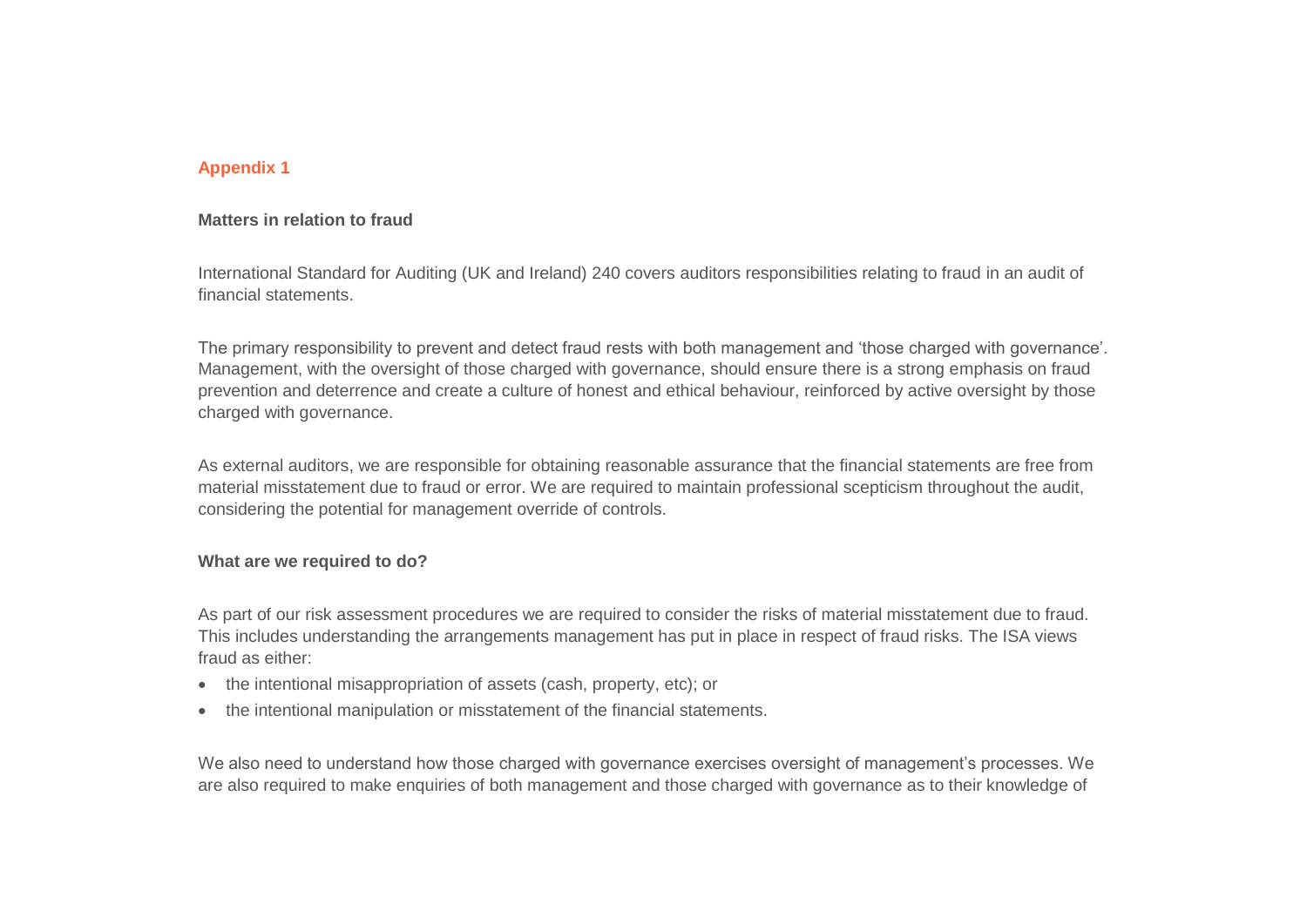any actual, suspected or alleged fraud, for identifying and responding to the risks of fraud and the internal controls established to mitigate them.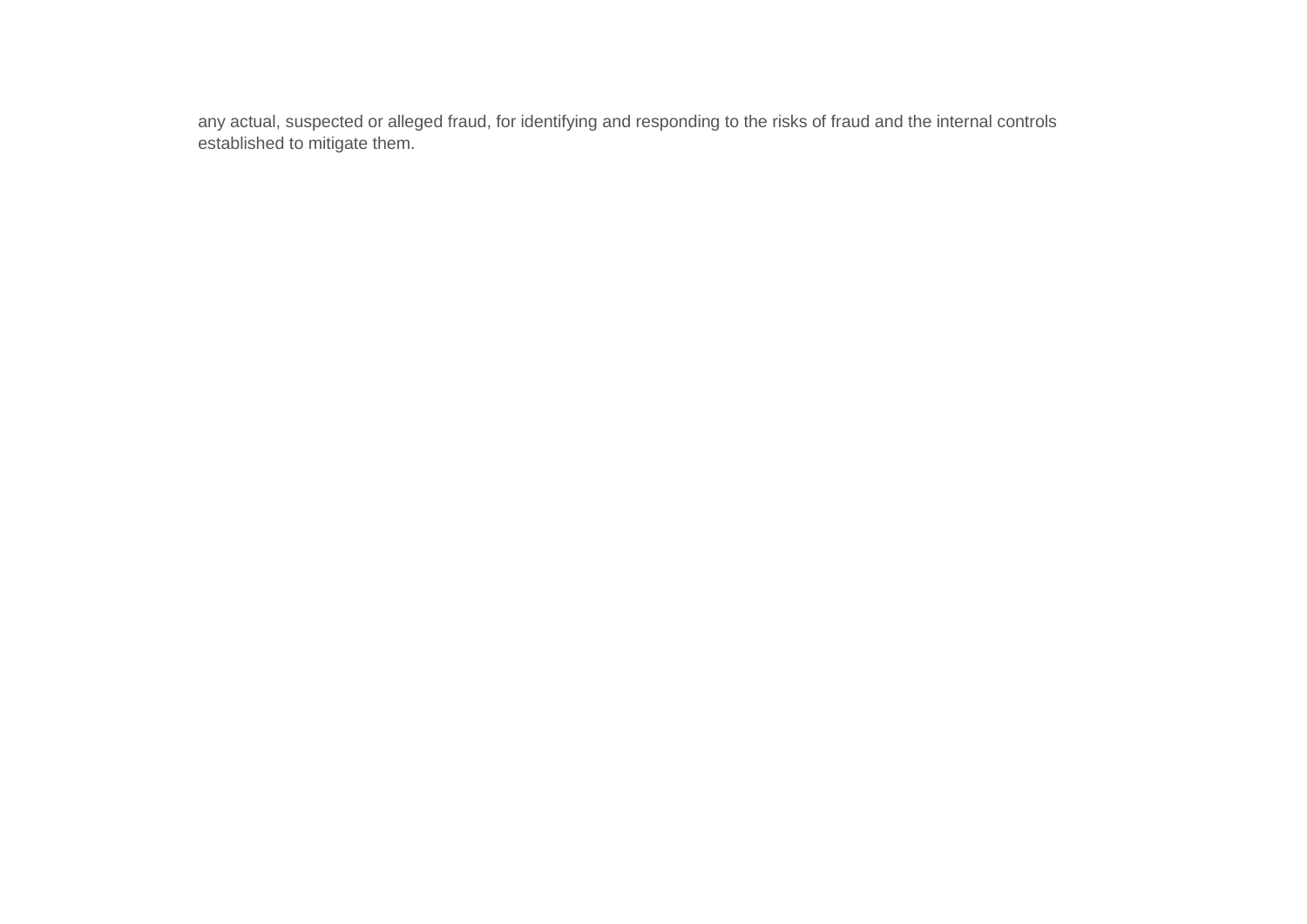| <b>Enquiries of management - in relation to fraud</b>                                                                                                                 |                                                                                                                                                                                                                                                                                                                                                                                                                                                                                                                                                                                                                                                                                                                                                                                                                                                                                                                                                                                                                                                                                                                                                                                                                                                                                                                                                  |                                                                                                                                                                                                                                                                                                                                                                                                                                                                                                                                                                                                                                                                                                                                                                                                                                                                                                                                                                                                                                                                                                                                                                                                                                                                                                                         |
|-----------------------------------------------------------------------------------------------------------------------------------------------------------------------|--------------------------------------------------------------------------------------------------------------------------------------------------------------------------------------------------------------------------------------------------------------------------------------------------------------------------------------------------------------------------------------------------------------------------------------------------------------------------------------------------------------------------------------------------------------------------------------------------------------------------------------------------------------------------------------------------------------------------------------------------------------------------------------------------------------------------------------------------------------------------------------------------------------------------------------------------------------------------------------------------------------------------------------------------------------------------------------------------------------------------------------------------------------------------------------------------------------------------------------------------------------------------------------------------------------------------------------------------|-------------------------------------------------------------------------------------------------------------------------------------------------------------------------------------------------------------------------------------------------------------------------------------------------------------------------------------------------------------------------------------------------------------------------------------------------------------------------------------------------------------------------------------------------------------------------------------------------------------------------------------------------------------------------------------------------------------------------------------------------------------------------------------------------------------------------------------------------------------------------------------------------------------------------------------------------------------------------------------------------------------------------------------------------------------------------------------------------------------------------------------------------------------------------------------------------------------------------------------------------------------------------------------------------------------------------|
| <b>Question</b>                                                                                                                                                       | <b>2019-20 Response</b>                                                                                                                                                                                                                                                                                                                                                                                                                                                                                                                                                                                                                                                                                                                                                                                                                                                                                                                                                                                                                                                                                                                                                                                                                                                                                                                          | <b>2020-21 Response</b>                                                                                                                                                                                                                                                                                                                                                                                                                                                                                                                                                                                                                                                                                                                                                                                                                                                                                                                                                                                                                                                                                                                                                                                                                                                                                                 |
| What is management's assessment of<br>1.<br>the risk that the financial statements may<br>be materially misstated due to fraud and<br>what are the principal reasons? | Low Risk - reasons set out below:<br>Checks and balances in place within<br>$\bullet$<br>Finance and financial systems.<br>All entries and notes within the published<br>$\bullet$<br>statements are subject to a tight control and<br>checking process.<br>Financial systems subject to annual internal<br>$\bullet$<br>audit reviews.<br>Segregation of duties built into systems and<br>$\bullet$<br>procedures.<br>Bank reconciliation process separate from<br>other activity.<br>Monthly closedown processes and robust<br>budget monitoring and reporting.<br>Well defined procurement processes -<br>contract procedure rules.<br>Delegation schemes and approval<br>processes built into ordering and payment<br>systems.<br>Expenditure approval processes linked to<br>the above - thresholds set within delegation<br>schemes.<br>Tight controls over journal processing<br>$\bullet$<br>Treasury management policies and<br>$\bullet$<br>procedures well established with clear<br>segregation built into the investment and<br>payment processes.<br>Minimal cash transactions.<br>$\bullet$<br>Professionally qualified and experienced<br>$\bullet$<br>staff.<br>National Fraud Initiative (NFI) participation.<br>$\bullet$<br>Internal Audit provides an objective review<br>$\bullet$<br>of financial systems and procedures. | Low Risk - reasons set out below:<br>Checks and balances in place within Finance<br>and financial systems.<br>All entries and notes within the published<br>statements are subject to a tight control and<br>checking process.<br>Financial systems subject to annual internal<br>audit reviews.<br>Segregation of duties built into systems and<br>$\bullet$<br>procedures.<br>Bank reconciliation process separate from other<br>$\bullet$<br>activity.<br>Robust monthly budget monitoring and<br>reporting.<br>Well defined procurement processes - contract<br>procedure rules.<br>Delegation schemes and approval processes<br>built into ordering and payment systems.<br>Expenditure approval processes linked to the<br>above - thresholds set within delegation<br>schemes.<br>Tight controls over journal processing<br>$\bullet$<br>Treasury management policies and procedures<br>well established with clear segregation built into<br>the investment and payment processes.<br>Minimal cash transactions.<br>$\bullet$<br>Professionally qualified and experienced staff.<br>$\bullet$<br>National Fraud Initiative (NFI) participation.<br>$\bullet$<br>Internal Audit provides an objective review of<br>financial systems and procedures.<br>Current review of guidance on use of<br>purchasing cards |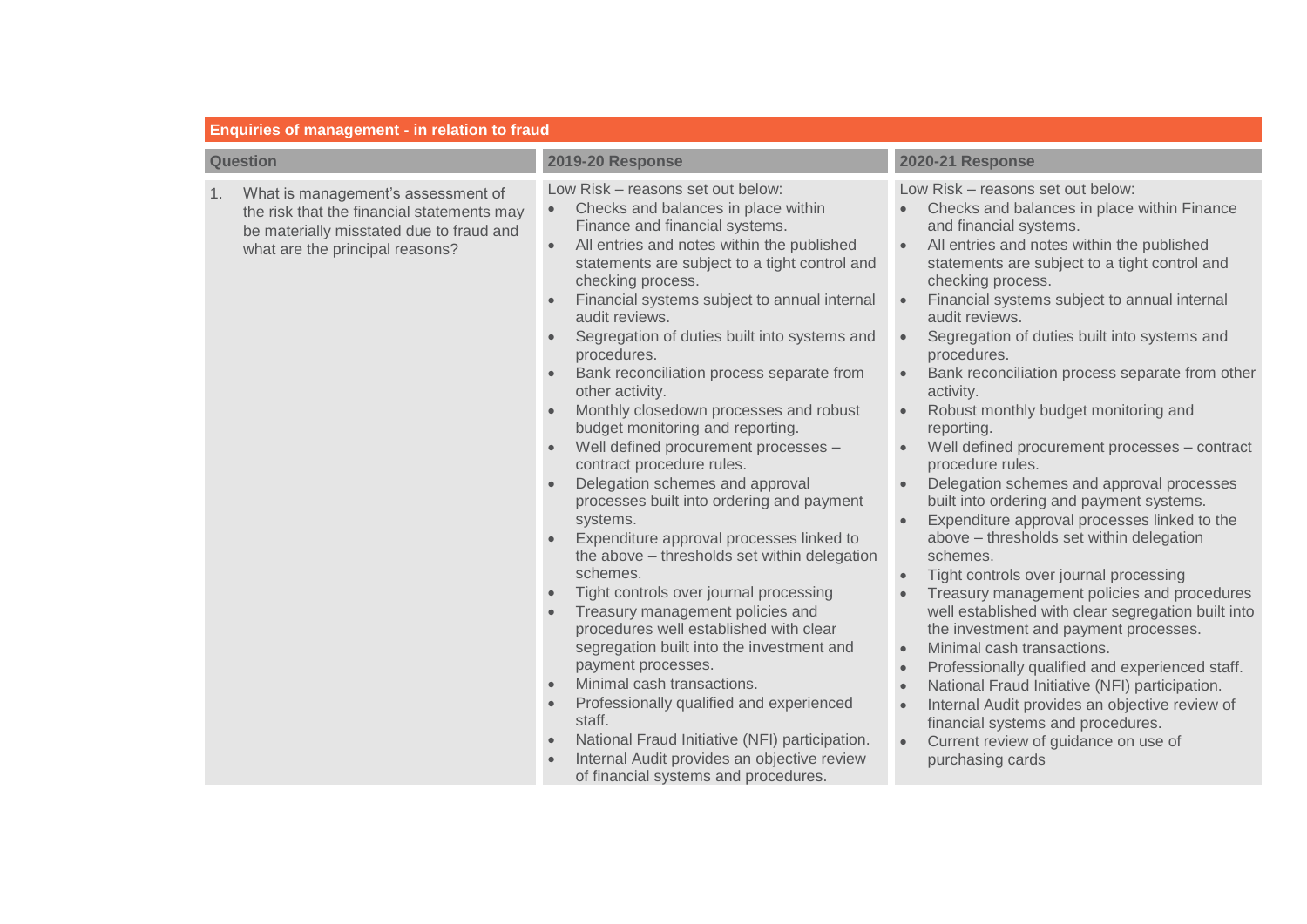| <b>Question</b>                                                                                                                                                         | <b>2019-20 Response</b>                                                                                                                                                                                                                                                                                                                                                                                                                                                                                                                                                                                                                                                                                                                                                                                                                                                                                                                             | 2020-21 Response                                                                                                                                                                                                                                                                                                                                                                                                                                                                                                                                                                                                                                                                                                                                                                                                                                                                                                                                                                                                                                                                                                                                                       |
|-------------------------------------------------------------------------------------------------------------------------------------------------------------------------|-----------------------------------------------------------------------------------------------------------------------------------------------------------------------------------------------------------------------------------------------------------------------------------------------------------------------------------------------------------------------------------------------------------------------------------------------------------------------------------------------------------------------------------------------------------------------------------------------------------------------------------------------------------------------------------------------------------------------------------------------------------------------------------------------------------------------------------------------------------------------------------------------------------------------------------------------------|------------------------------------------------------------------------------------------------------------------------------------------------------------------------------------------------------------------------------------------------------------------------------------------------------------------------------------------------------------------------------------------------------------------------------------------------------------------------------------------------------------------------------------------------------------------------------------------------------------------------------------------------------------------------------------------------------------------------------------------------------------------------------------------------------------------------------------------------------------------------------------------------------------------------------------------------------------------------------------------------------------------------------------------------------------------------------------------------------------------------------------------------------------------------|
| What processes are employed to identify<br>2.<br>and respond to the risks of fraud more<br>generally and specific risks of<br>misstatement in the financial statements? | Council has the following procedures in place,<br>and these are kept under regular review.<br>Anti-fraud & corruption policy.<br>$\bullet$<br>Investigation procedures.<br>$\bullet$<br>Whistle-blowing policy.<br>$\bullet$<br>IA programme of work-based risk<br>$\bullet$<br>assessment.<br>IA projects consider potential for fraud and<br>$\bullet$<br>carry out appropriate tests.<br>Horizon scanning by the Head of Internal<br>Audit to identify trends in frauds to develop a<br>corporate fraud plan.<br>Financial systems reviews include annual<br>data interrogation of payroll and creditor<br>payments records.<br>Systems and procedures / checks and<br>$\bullet$<br>balances in Finance.<br>Reporting benefit and CT Fraud<br>$\bullet$<br>National Fraud Initiative data matching and<br>$\bullet$<br>resulting investigations.<br>Internal Audit perform objective review of<br>$\bullet$<br>financial systems and procedures. | Council has the following procedures in place,<br>and these are kept under regular review.<br>Anti-fraud & corruption policy.<br>$\bullet$<br>Investigation procedures.<br>$\bullet$<br>Whistle-blowing policy.<br>$\bullet$<br>IA programme of work-based risk<br>assessment.<br>IA projects consider potential for fraud and<br>$\bullet$<br>carry out appropriate tests.<br>Horizon scanning by the Head of Internal<br>$\bullet$<br>Audit to identify trends in frauds to develop<br>a corporate fraud plan.<br>Financial systems reviews include annual<br>$\bullet$<br>data interrogation of payroll and creditor<br>payments records.<br>Systems and procedures / checks and<br>$\bullet$<br>balances in Finance.<br>Reporting benefit and CT Fraud<br>$\bullet$<br>National Fraud Initiative data matching and<br>$\bullet$<br>resulting investigations.<br>Internal Audit perform objective review of<br>$\bullet$<br>financial systems and procedures.<br>Risk of fraud captured in the corporate risk<br>$\bullet$<br>register and service risk registers where<br>perceived to be a fraud risk. This includes<br>mitigating controls relevant to the risk. |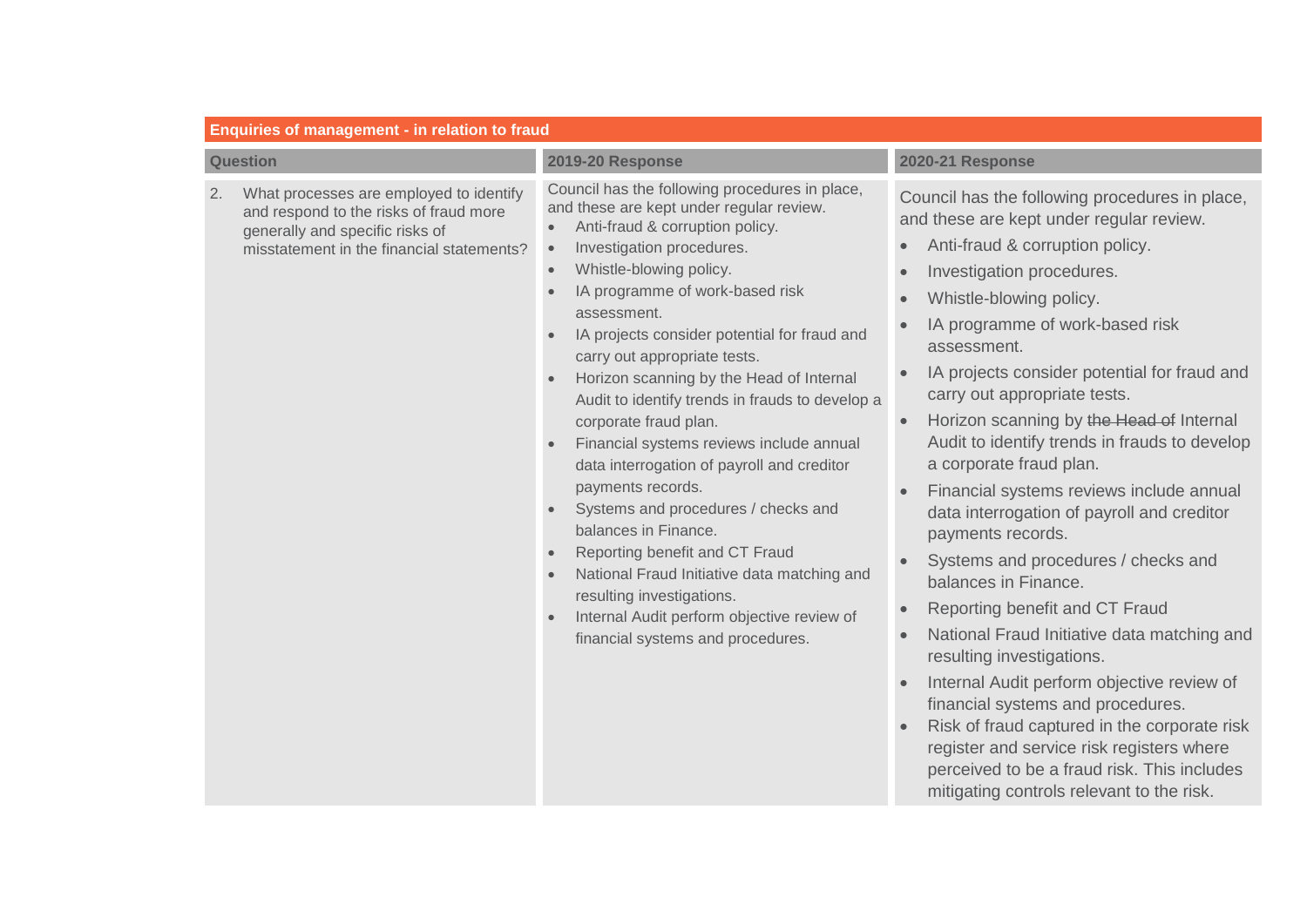|                 | <b>Enquiries of management - in relation to fraud</b>                                                               |                                                                                                                                                                                                                                                                                                                                                                                                                                                                                                                                                                                                                                                                                                                                                                                                                                                                                                                                                                                                                                                                                                                                                                                                 |                                                                                                                                                                                                                                                                                                                                                                                                                                                                                                                                                                                                                                                                                                                                                                                                                                                                                                                                                                                                                                                                                                  |
|-----------------|---------------------------------------------------------------------------------------------------------------------|-------------------------------------------------------------------------------------------------------------------------------------------------------------------------------------------------------------------------------------------------------------------------------------------------------------------------------------------------------------------------------------------------------------------------------------------------------------------------------------------------------------------------------------------------------------------------------------------------------------------------------------------------------------------------------------------------------------------------------------------------------------------------------------------------------------------------------------------------------------------------------------------------------------------------------------------------------------------------------------------------------------------------------------------------------------------------------------------------------------------------------------------------------------------------------------------------|--------------------------------------------------------------------------------------------------------------------------------------------------------------------------------------------------------------------------------------------------------------------------------------------------------------------------------------------------------------------------------------------------------------------------------------------------------------------------------------------------------------------------------------------------------------------------------------------------------------------------------------------------------------------------------------------------------------------------------------------------------------------------------------------------------------------------------------------------------------------------------------------------------------------------------------------------------------------------------------------------------------------------------------------------------------------------------------------------|
| <b>Question</b> |                                                                                                                     | <b>2019-20 Response</b>                                                                                                                                                                                                                                                                                                                                                                                                                                                                                                                                                                                                                                                                                                                                                                                                                                                                                                                                                                                                                                                                                                                                                                         | <b>2020-21 Response</b>                                                                                                                                                                                                                                                                                                                                                                                                                                                                                                                                                                                                                                                                                                                                                                                                                                                                                                                                                                                                                                                                          |
| 3.              | What arrangements are in place to report<br>fraud issues and risks to the Audit and<br><b>Governance Committee?</b> | Requirement to report to the Chief Internal<br>$\bullet$<br>Auditor and Section 151 Officer in Financial<br>Regulations and Disciplinary procedures.<br><b>Corporate Governance and Audit</b><br>$\bullet$<br>Committee's terms of reference include<br>requirement for annual report on fraud work.<br>Internal Audit reports will raise issues as<br>$\bullet$<br>appropriate or escalate them for further<br>formal investigation.<br>Issues would also be raised in the Annual<br>Governance Statements if they identified a<br>particular governance weakness.<br>Quarterly counter fraud updates to<br>$\bullet$<br>Corporate Governance and Audit Committee<br>summarising progress with investigations<br>and outcomes as part of Internal Audit<br>update reports.<br>Internal Audit reviewed the Council's fraud<br>management arrangements against CIPFA<br>Code of Practice on Managing the Risk of<br>Fraud and Corruption. Summary of the two<br>reports highlighting fraud risks and issues<br>were presented to Corporate Governance<br>and Audit Committee as part of the Internal<br>Audit update reports. Members also<br>received a copy of the full reports<br>separately. | Requirement to report to the Chief Internal<br>Auditor and Section 151 Officer in Financial<br>Regulations and Disciplinary procedures.<br>Governance and Audit Committee's terms of<br>reference include requirement for annual report<br>on fraud work.<br>Internal Audit reports will raise issues as<br>appropriate or escalate them for further formal<br>investigation.<br>Issues would also be raised in the Annual<br>Governance Statements if they identified a<br>particular governance weakness.<br>Quarterly counter fraud updates to Governance<br>and Audit Committee summarising progress<br>with investigations and outcomes as part of<br>Internal Audit update reports.<br>Internal Audit reviewed the Council's fraud<br>management arrangements against CIPFA<br>Code of Practice on Managing the Risk of<br>Fraud and Corruption. Summary of the two<br>reports highlighting fraud risks and issues were<br>presented to Governance and Audit Committee<br>as part of the Internal Audit update reports.<br>Members also received a copy of the full<br>reports separately. |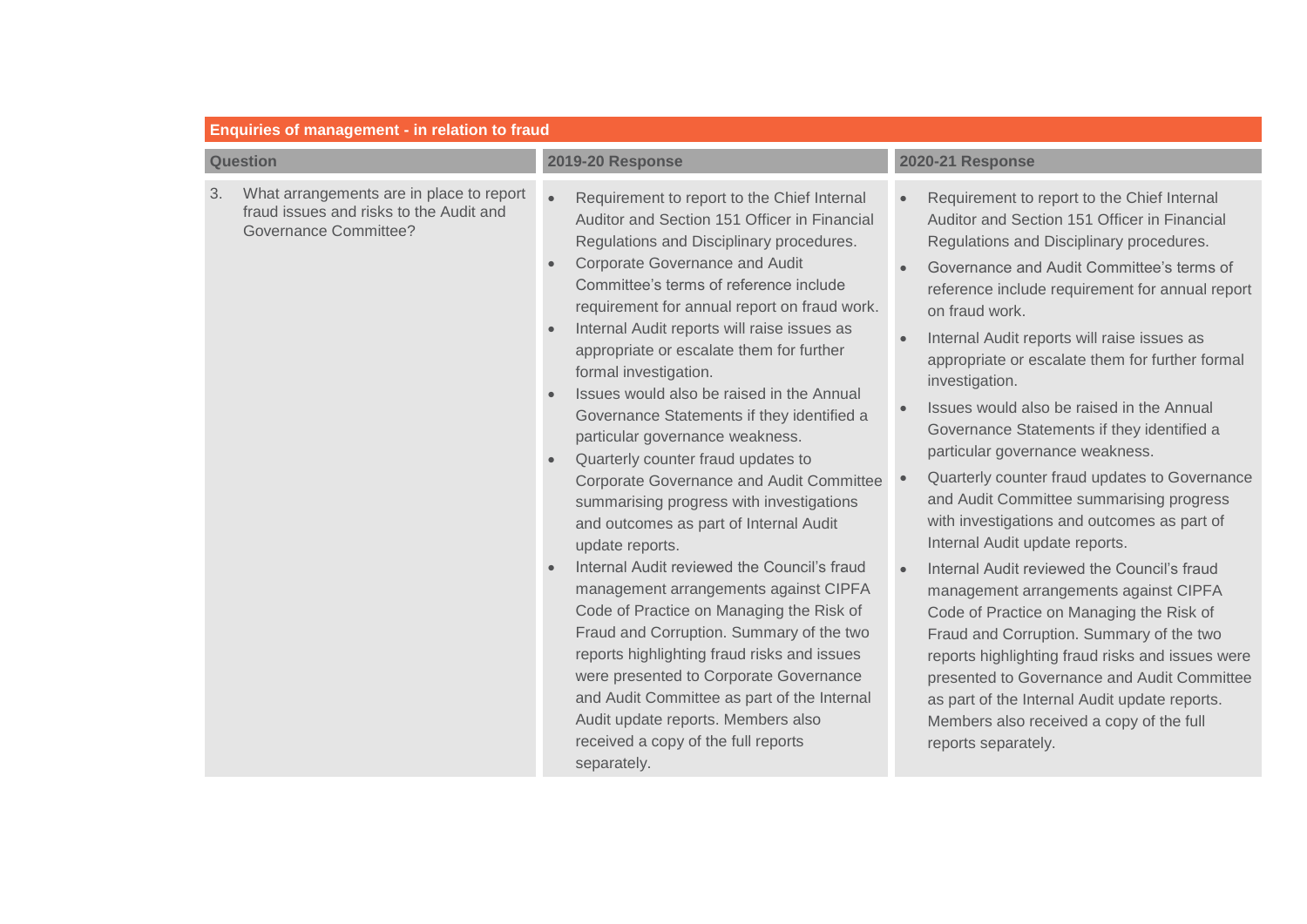| <b>Enquiries of management - in relation to fraud</b> |                                                                                                                                                       |                                                                                                                                                                                                                                                                                                                                                                                                                                                                                                                                                                                                                                                                                                      |                                                                                                                                                                                                                                                                                                                                                                                                                                                                                                                                                                                                        |
|-------------------------------------------------------|-------------------------------------------------------------------------------------------------------------------------------------------------------|------------------------------------------------------------------------------------------------------------------------------------------------------------------------------------------------------------------------------------------------------------------------------------------------------------------------------------------------------------------------------------------------------------------------------------------------------------------------------------------------------------------------------------------------------------------------------------------------------------------------------------------------------------------------------------------------------|--------------------------------------------------------------------------------------------------------------------------------------------------------------------------------------------------------------------------------------------------------------------------------------------------------------------------------------------------------------------------------------------------------------------------------------------------------------------------------------------------------------------------------------------------------------------------------------------------------|
| <b>Question</b>                                       |                                                                                                                                                       | <b>2019-20 Response</b>                                                                                                                                                                                                                                                                                                                                                                                                                                                                                                                                                                                                                                                                              | <b>2020-21 Response</b>                                                                                                                                                                                                                                                                                                                                                                                                                                                                                                                                                                                |
| 4.                                                    | How has management communicated<br>expectations of ethical governance and<br>standards of conduct and behaviour to all<br>relevant parties, and when? | Management have communicated expectations<br>in respect of ethical governance and standards<br>of conduct and behaviour via:<br>References in the Constitution<br>$\bullet$<br><b>Financial Regulations</b><br>$\bullet$<br>Code of Conduct (members and staff)<br>$\bullet$<br>Declaration of interests / related party<br>$\bullet$<br>declaration<br>Policies and procedures, financial<br>$\bullet$<br>procedures<br>Some services have specific codes of<br>$\bullet$<br>confidentiality / declaration of interest<br>E-Learning module on Code of Conduct and<br>$\bullet$<br>Whistleblowing recently rolled out and<br>mandatory completion for staff and forms<br>part of induction process. | Management have communicated expectations in<br>respect of ethical governance and standards of<br>conduct and behaviour via:<br>References in the Constitution<br><b>Financial Regulations</b><br>Code of Conduct (members and staff)<br>Declaration of interests / related party<br>declaration<br>Policies and procedures, financial procedures<br>Some services have specific codes of<br>confidentiality / declaration of interest<br>E-Learning module on Code of Conduct and<br>Whistleblowing recently rolled out and<br>mandatory completion for staff and forms part<br>of induction process. |
| 5.                                                    | Are you aware of any instances of actual,<br>suspected or alleged fraud within the<br>audited body since 1 April 2020?                                | All known or suspected fraud that Internal Audit<br>have been made aware of have been<br>investigated, records maintained, and Corporate<br>Governance and Audit Committee are updated<br>quarterly as part of the Internal Audit progress<br>update.<br>Although there have been individual<br>investigations carried out by Internal Audit, there<br>have been no material level frauds identified.                                                                                                                                                                                                                                                                                                | All known or suspected fraud that Internal Audit<br>have been made aware of have been investigated,<br>records maintained, and Corporate Governance<br>and Audit Committee are updated quarterly as part<br>of the Internal Audit progress update.<br>Although there have been individual investigations<br>carried out by Internal Audit, there have been no<br>material level frauds identified.                                                                                                                                                                                                     |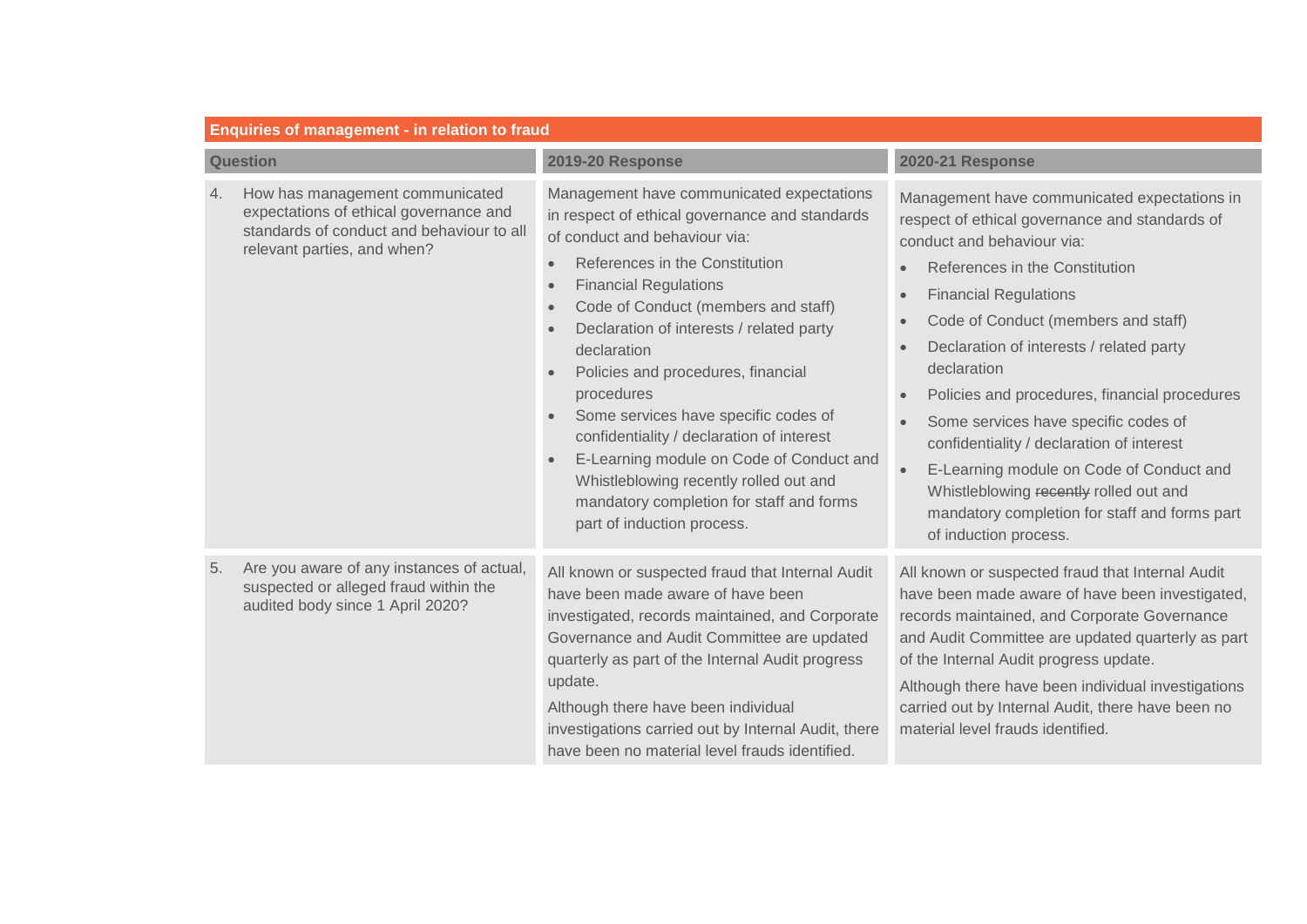| Enquiries of those charged with governance - in relation to fraud |                                                                                                                                                                                                                                                                           |                                                                                                                                                                                                                                                                                                           |                                                                                                                                                                                                                                                                                              |
|-------------------------------------------------------------------|---------------------------------------------------------------------------------------------------------------------------------------------------------------------------------------------------------------------------------------------------------------------------|-----------------------------------------------------------------------------------------------------------------------------------------------------------------------------------------------------------------------------------------------------------------------------------------------------------|----------------------------------------------------------------------------------------------------------------------------------------------------------------------------------------------------------------------------------------------------------------------------------------------|
| <b>Question</b>                                                   |                                                                                                                                                                                                                                                                           | <b>2019-20 Response</b>                                                                                                                                                                                                                                                                                   | <b>2020-21 Response</b>                                                                                                                                                                                                                                                                      |
| 1 <sub>1</sub>                                                    | How does the Audit and Governance<br>Committee exercise oversight of<br>management's processes for identifying<br>and responding to the risks of fraud within<br>the audited body and the internal control<br>that management has established to<br>mitigate those risks? | The Corporate Governance and Audit<br>Committee receive regular Internal Audit<br>Progress Reports which includes control<br>weaknesses identified in the Council's<br>processes and procedures. Members of the<br>Committee are able to call Officers to the<br>Committee for explanations / assurances. | The Governance and Audit Committee receive<br>regular Internal Audit Progress Reports which<br>includes control weaknesses identified in the<br>Council's processes and procedures. Members of<br>the Committee are able to call Officers to the<br>Committee for explanations / assurances. |
|                                                                   |                                                                                                                                                                                                                                                                           |                                                                                                                                                                                                                                                                                                           | Governance & Audit Committee have a role in<br>reviewing the Strategy for the Prevention &<br>Detection of Fraud, Corruption & Bribery and Fraud<br>Response Plan.                                                                                                                           |
|                                                                   |                                                                                                                                                                                                                                                                           |                                                                                                                                                                                                                                                                                                           | Governance & Audit Committee maintains oversight<br>of the Corporate Risk Register which includes a<br>corporate risk relating to fraud.                                                                                                                                                     |
| 2.                                                                | Are you aware of any instances of actual,<br>suspected or alleged fraud with the<br>audited body since 1 April 2020?                                                                                                                                                      | Internal Audit update reports give quarterly<br>updates of the actual, suspected or alleged<br>fraud that Internal Audit is made aware of.                                                                                                                                                                | Internal Audit update reports give quarterly updates<br>of the actual, suspected or alleged fraud that<br>Internal Audit is made aware of.                                                                                                                                                   |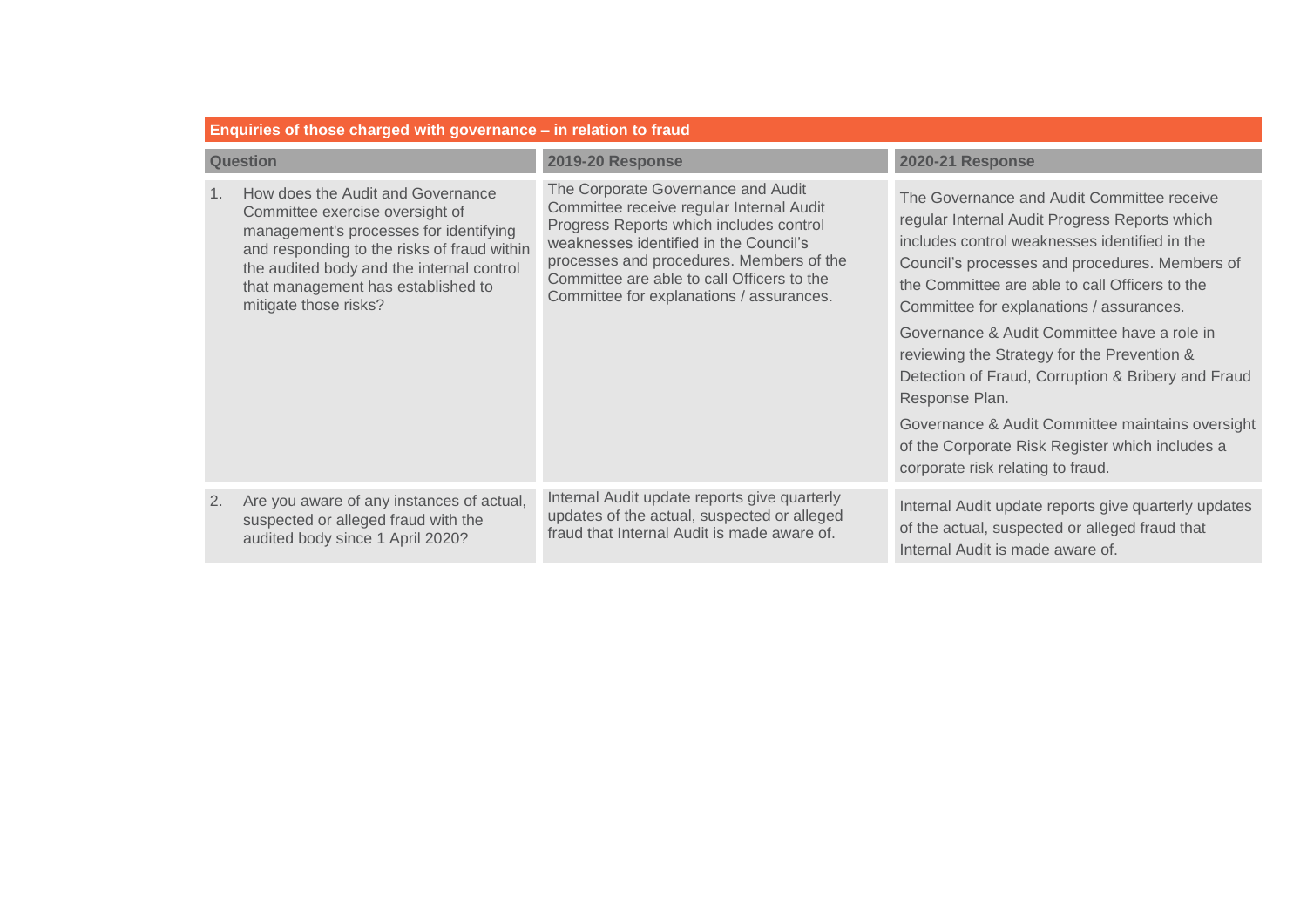## **Appendix 2**

### **Matters in relation to laws and regulations**

International Standard for Auditing (UK and Ireland) 250 covers auditors responsibilities to consider the impact of laws and regulations in an audit of financial statements.

Management, with the oversight of those charged with governance, is responsible for ensuring that the Council's operations are conducted in accordance with laws and regulations, including compliance with those that determine the reported amounts and disclosures in the financial statements.

As external auditors, we are responsible for obtaining reasonable assurance that the financial statements are free from material misstatement due to fraud or error, taking into account the appropriate legal and regulatory framework. The ISA distinguishes two different categories of laws and regulations:

- laws and regulations that have a direct effect on determining material amounts and disclosures in the financial statements;
- other laws and regulations where compliance may be fundamental to the continuance of operations, or to avoid material penalties.

#### **What are we required to do?**

As part of our risk assessment procedures we are required to make inquiries of management as to whether the Council is in compliance with relevant laws and regulations. Where we become aware of information of non-compliance or suspected non-compliance, we need to gain an understanding of the non-compliance and the possible effect on the financial statements.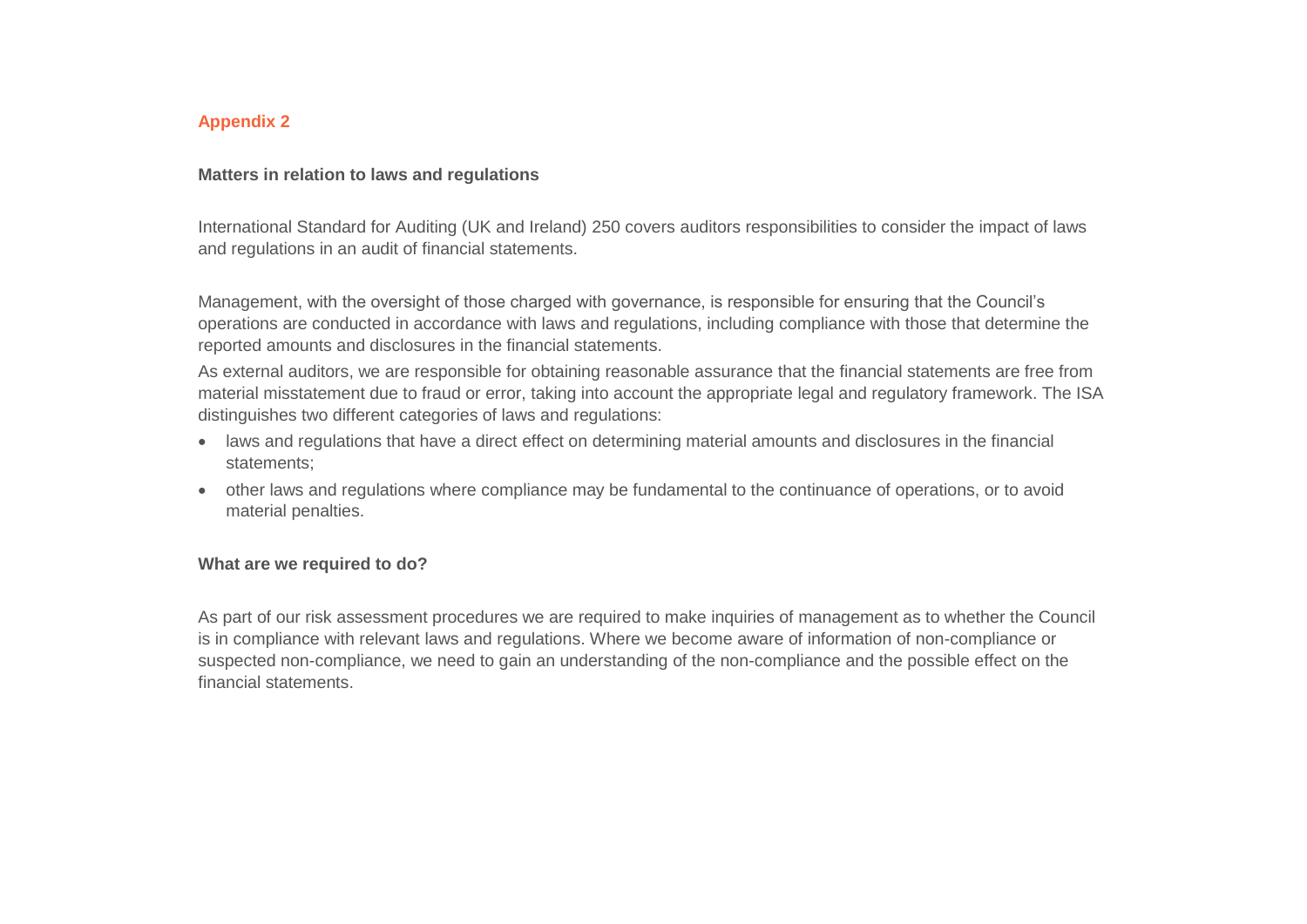| Enquiries of management - in relation to laws and regulations |                                                                                                                                                                                                                           |                                                                                                                                                                                                                                                                                                           |                                                                                                                                                                                                                                                                                              |
|---------------------------------------------------------------|---------------------------------------------------------------------------------------------------------------------------------------------------------------------------------------------------------------------------|-----------------------------------------------------------------------------------------------------------------------------------------------------------------------------------------------------------------------------------------------------------------------------------------------------------|----------------------------------------------------------------------------------------------------------------------------------------------------------------------------------------------------------------------------------------------------------------------------------------------|
| Question                                                      |                                                                                                                                                                                                                           | <b>2019-20 Response</b>                                                                                                                                                                                                                                                                                   | <b>2020-21 Response</b>                                                                                                                                                                                                                                                                      |
| 1.                                                            | How have you gained assurance that all<br>relevant laws and regulations have been<br>complied with?                                                                                                                       | The Corporate Governance and Audit<br>Committee receive regular Internal Audit<br>Progress Reports which includes control<br>weaknesses identified in the Council's<br>processes and procedures. Members of the<br>Committee are able to call Officers to the<br>Committee for explanations / assurances. | The Governance and Audit Committee receive<br>regular Internal Audit Progress Reports which<br>includes control weaknesses identified in the<br>Council's processes and procedures. Members of<br>the Committee are able to call Officers to the<br>Committee for explanations / assurances. |
| 2.                                                            | Have there been any instances of non-<br>compliance or suspected non-compliance<br>with relevant laws and regulations since 1<br>April 2020, or earlier with an ongoing<br>impact on the 2020-21 financial<br>statements? | Internal Audit update reports give quarterly<br>updates of the actual, suspected or alleged<br>fraud that Internal Audit is made aware of.                                                                                                                                                                | Internal Audit update reports give quarterly updates<br>of the actual, suspected or alleged fraud that<br>Internal Audit is made aware of                                                                                                                                                    |
| 3.                                                            | Are there any potential litigations or<br>claims that would affect the financial<br>statements?                                                                                                                           | The Corporate Governance and Audit<br>Committee receive regular Internal Audit<br>Progress Reports which includes control<br>weaknesses identified in the Council's<br>processes and procedures. Members of the<br>Committee are able to call Officers to the<br>Committee for explanations / assurances. | The Governance and Audit Committee receive<br>regular Internal Audit Progress Reports which<br>includes control weaknesses identified in the<br>Council's processes and procedures. Members of<br>the Committee are able to call Officers to the<br>Committee for explanations / assurances. |
| 4.                                                            | Have there been any reports from other<br>regulatory bodies, such as HM Revenues<br>and Customs which indicate non-<br>compliance?                                                                                        | Internal Audit update reports give quarterly<br>updates of the actual, suspected or alleged<br>fraud that Internal Audit is made aware of.                                                                                                                                                                | Internal Audit update reports give quarterly updates<br>of the actual, suspected or alleged fraud that<br>Internal Audit is made aware of.                                                                                                                                                   |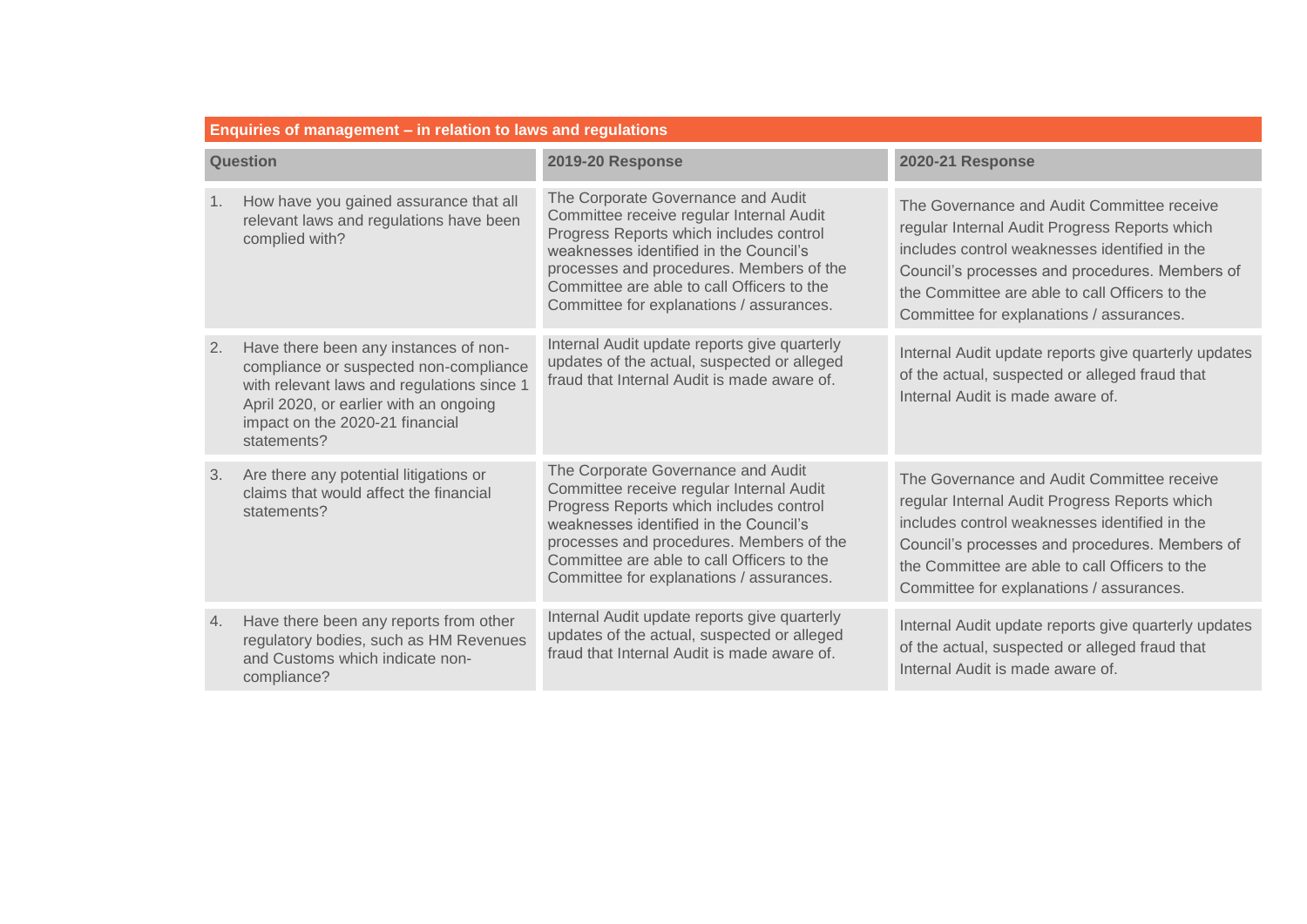| Enquiries of those charged with governance – in relation to laws and regulations |                                                                                                                                                                                        |                                                                                                                                                                                                                                                                                                                              |                                                                                                                                                                                                                                                                                                                              |
|----------------------------------------------------------------------------------|----------------------------------------------------------------------------------------------------------------------------------------------------------------------------------------|------------------------------------------------------------------------------------------------------------------------------------------------------------------------------------------------------------------------------------------------------------------------------------------------------------------------------|------------------------------------------------------------------------------------------------------------------------------------------------------------------------------------------------------------------------------------------------------------------------------------------------------------------------------|
| <b>Question</b>                                                                  |                                                                                                                                                                                        | <b>2019-20 Response</b>                                                                                                                                                                                                                                                                                                      | <b>2020-21 Response</b>                                                                                                                                                                                                                                                                                                      |
|                                                                                  | How does the Audit and Governance<br>Committee in its role as those charged<br>with governance, obtain assurance that<br>all relevant laws and regulations have<br>been complied with? | Through numerous reports throughout the year<br>from both internal and external regulators and<br>assurance provided through the governance<br>framework underpinned by council standing<br>orders, financial regulations and other key<br>policies. The Annual Governance Statement<br>also gives assurance in this regard. | Through numerous reports throughout the year<br>from both internal and external regulators and<br>assurance provided through the governance<br>framework underpinned by council standing orders,<br>financial regulations and other key policies. The<br>Annual Governance Statement also gives<br>assurance in this regard. |
| 2.                                                                               | Are you aware of any instances of non-<br>compliance with relevant laws and<br>regulations?                                                                                            | No. The CG&AC is not aware of any non-<br>compliance with relevant laws and regulations.<br>Any such instances would be reported to the<br>Committee.                                                                                                                                                                        | No. The G&AC is not aware of any non-compliance<br>with relevant laws and regulations. Any such<br>instances would be reported to the Committee.                                                                                                                                                                             |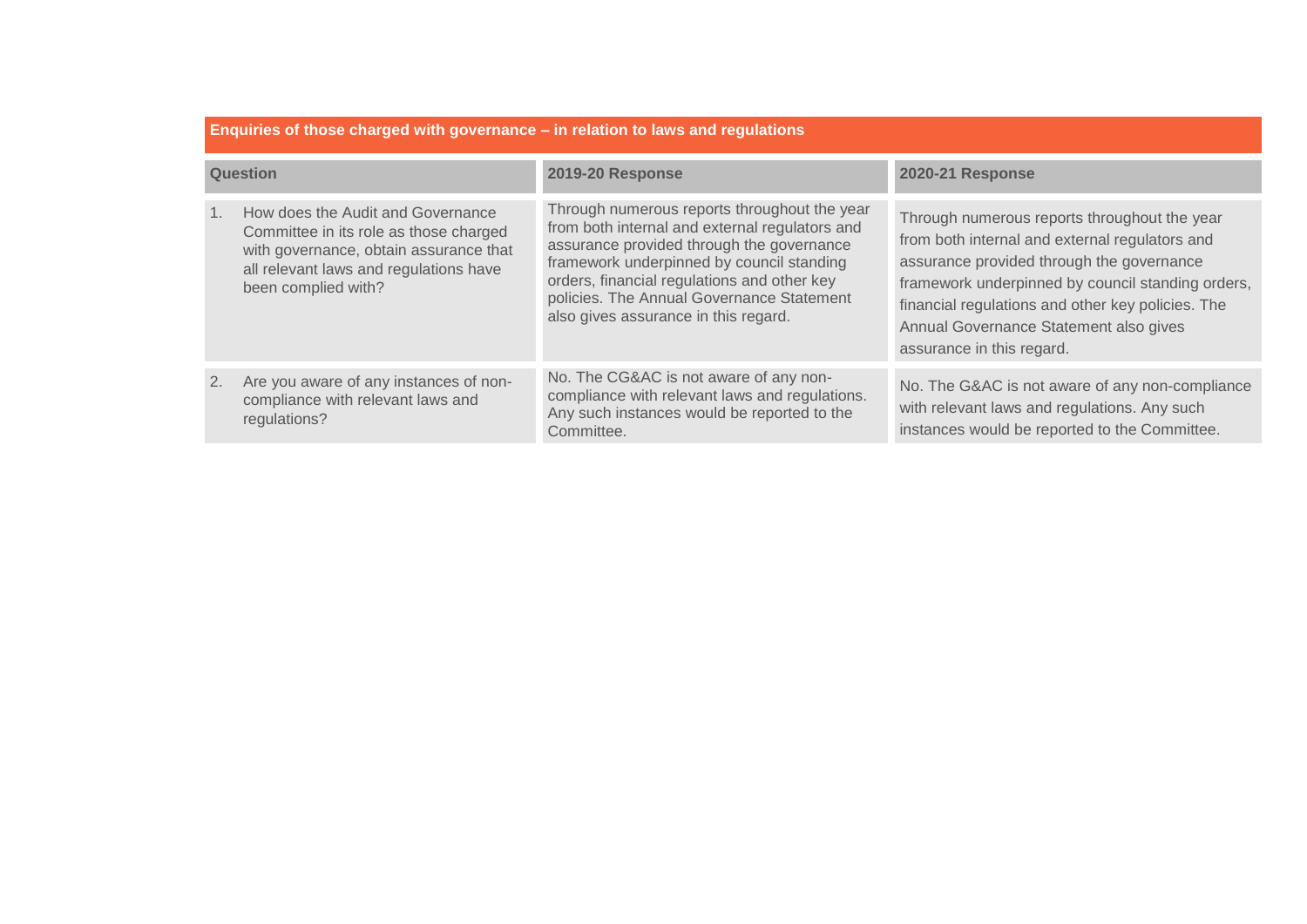## **Appendix 3**

### **Matters in relation to related parties**

International Standard for Auditing (UK and Ireland) 550 covers auditors responsibilities relating to related party relationships and transactions.

The nature of related party relationships and transactions may, in some circumstances, give rise to higher risks of material misstatement of the financial statements than transactions with unrelated parties.

Because related parties are not independent of each other, many financial reporting frameworks establish specific accounting and disclosure requirements for related party relationships, transactions and balances to enable users of the financial statements to understand their nature and actual or potential effects on the financial statements. An understanding of the entity's related party relationships and transactions is relevant to the auditor's evaluation of whether one or more fraud risk factors are present as required by ISA (UK and Ireland) 240, because fraud may be more easily committed through related parties.

#### **What are we required to do?**

As part of our risk assessment procedures, we are required to perform audit procedures to identify, assess and respond to the risks of material misstatement arising from the entity's failure to appropriately account for or disclose related party relationships, transactions or balances in accordance with the requirements of the framework.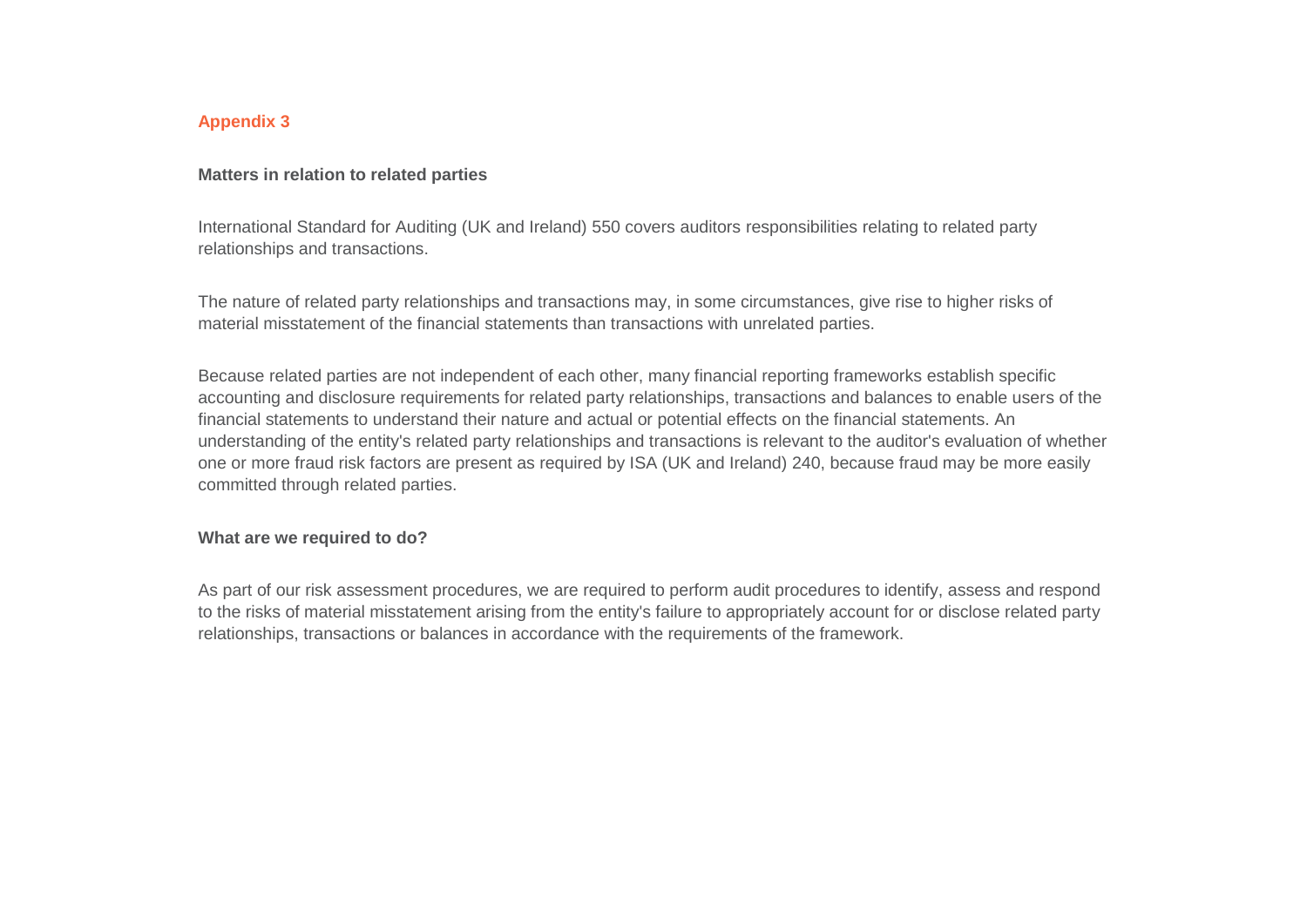| Enquiries of management – in relation to related parties |                                                                                                                                                                                                                                                                                                                                                                 |                                                                                                                                                                                                                                                                                                                                                                                   |                                                                                                                                                                                                                                                                                                                                                                                                                                                                                                                                         |
|----------------------------------------------------------|-----------------------------------------------------------------------------------------------------------------------------------------------------------------------------------------------------------------------------------------------------------------------------------------------------------------------------------------------------------------|-----------------------------------------------------------------------------------------------------------------------------------------------------------------------------------------------------------------------------------------------------------------------------------------------------------------------------------------------------------------------------------|-----------------------------------------------------------------------------------------------------------------------------------------------------------------------------------------------------------------------------------------------------------------------------------------------------------------------------------------------------------------------------------------------------------------------------------------------------------------------------------------------------------------------------------------|
| <b>Question</b>                                          |                                                                                                                                                                                                                                                                                                                                                                 | <b>2019-20 Response</b>                                                                                                                                                                                                                                                                                                                                                           | <b>2020-21 Response</b>                                                                                                                                                                                                                                                                                                                                                                                                                                                                                                                 |
| 1.                                                       | Confirm that you have disclosed to the<br>auditor:<br>the identity of any related parties,<br>including changes from the prior period;<br>the nature of the relationships with these<br>related parties;<br>details of any transactions with these<br>related parties entered into during the<br>period, including the type and purpose of<br>the transactions. | The Statement of Accounts discloses the identity<br>of related parties and is compliant with the<br>requirements of the CIPFA code of accounting<br>practice.                                                                                                                                                                                                                     | The Statement of Accounts discloses the identity of<br>related parties and is compliant with the<br>requirements of the CIPFA code of accounting<br>practice.                                                                                                                                                                                                                                                                                                                                                                           |
| 2.                                                       | What controls are in place to identify,<br>authorise, approve, account for and<br>disclose related party transactions and<br>relationships?                                                                                                                                                                                                                     | Declaration of interest forms and related<br>party disclosure forms<br>Disclosures included within the statement of<br>accounts (Head of Finance and Property)<br>Draft accounts reviewed by the CGC<br>$\bullet$<br>Policies, procedures and controls around the<br>$\bullet$<br>authorisation of any expenditure are well<br>controlled, as evidenced in regulatory<br>reports. | Declaration of interest forms and related party<br>$\bullet$<br>disclosure forms<br>Related Party forms now online submissions<br>which has improved the timeliness of returns<br>and help ensure a complete set of returns<br>Disclosures included within the statement of<br>accounts (Head of Finance and Property)<br>Draft accounts reviewed by the G&AC<br>$\bullet$<br>Policies, procedures and controls around the<br>$\bullet$<br>authorisation of any expenditure are well<br>controlled, as evidenced in regulatory reports. |

the control of the control of the control of the